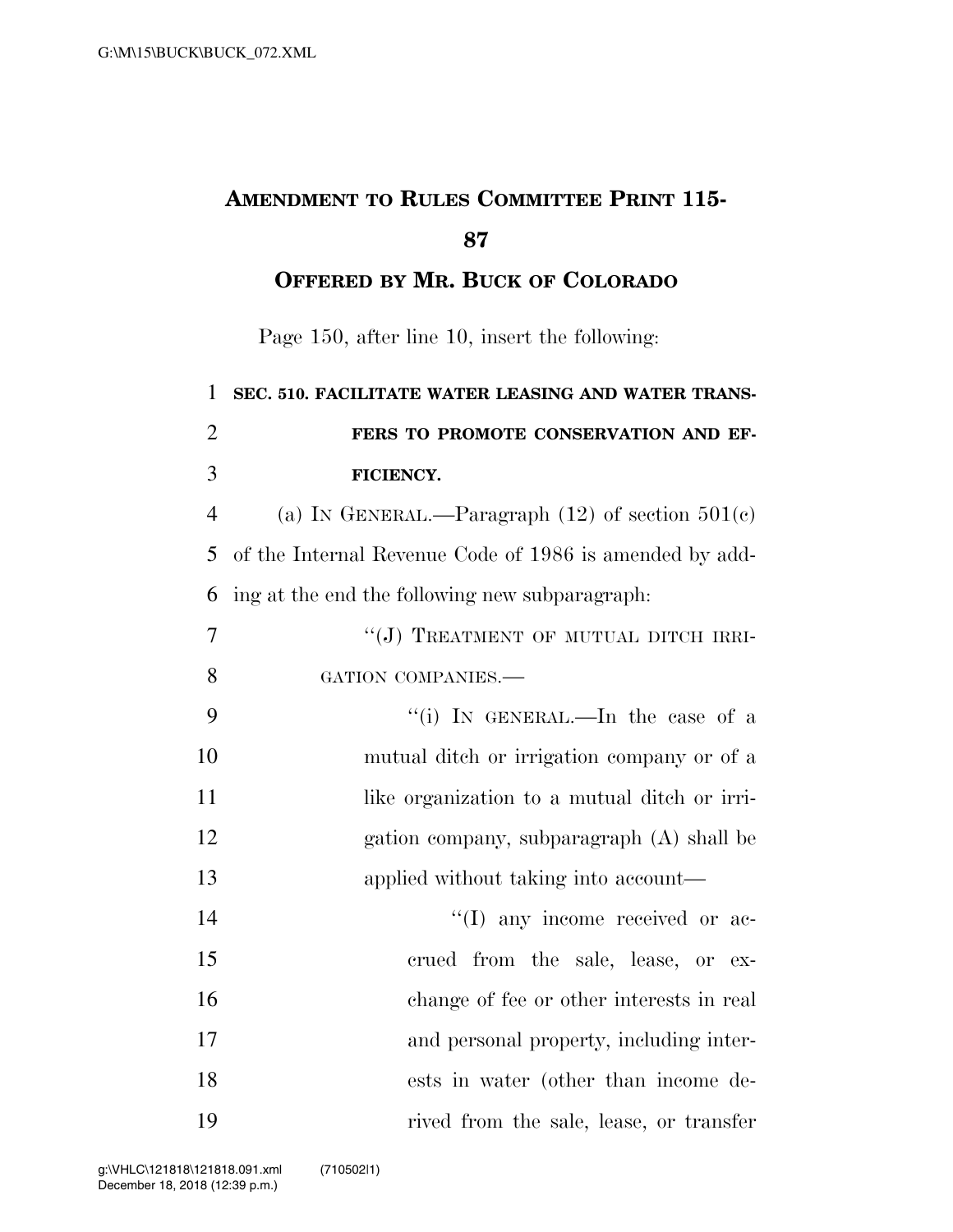| $\mathbf{1}$   | of water to nonmembers outside the                   |
|----------------|------------------------------------------------------|
| $\overline{2}$ | river basin or basins within which the               |
| 3              | mutual ditch or irrigation company                   |
| $\overline{4}$ | operates),                                           |
| 5              | $\lq\lq$ (II) any income received or ac-             |
| 6              | crued from the sale or exchange of                   |
| 7              | stock in a mutual ditch or irrigation                |
| 8              | company (or in a like organization to                |
| 9              | a mutual ditch or irrigation company)                |
| 10             | or contract rights for the delivery or               |
| 11             | use of water, or                                     |
| 12             | "(III) any income received or ac-                    |
| 13             | erued from the investment of income                  |
| 14             | described in subclause $(I)$ or $(II)$ ,             |
| 15             | except that any income described in sub-             |
| 16             | clause $(I)$ , $(II)$ , or $(III)$ which is distrib- |
| 17             | uted or expended for expenses (other than            |
| 18             | for operations, maintenance, and capital             |
| 19             | improvements) of the mutual ditch or irri-           |
| 20             | gation company or of the like organization           |
| 21             | to a mutual ditch or irrigation company              |
| 22             | (as the case may be) shall be treated as             |
| 23             | nonmember income in the year in which it             |
| 24             | is distributed or expended. For purposes of          |
| 25             | the preceding sentence, expenses (other              |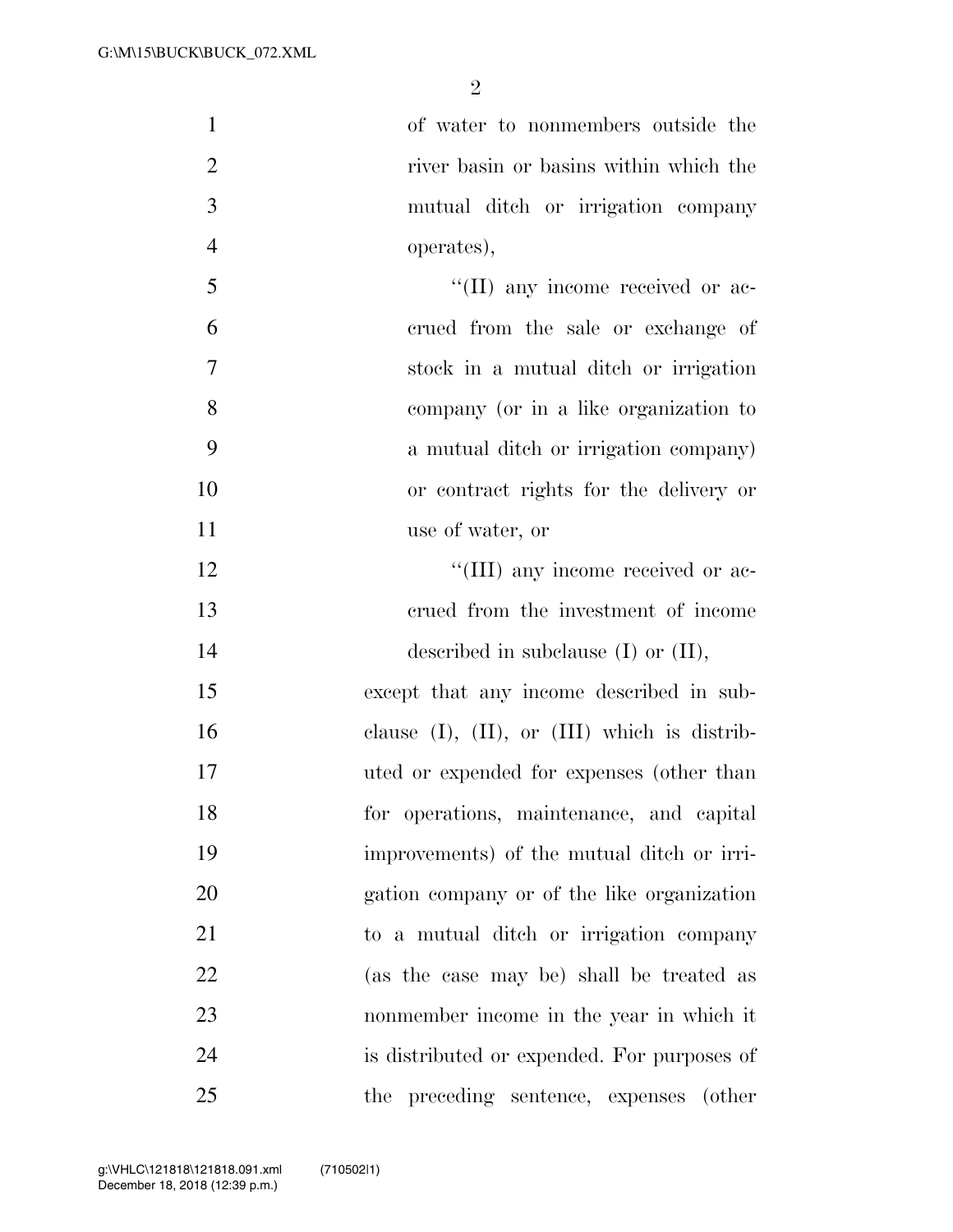| $\mathbf{1}$   | than for operations, maintenance, and cap-      |
|----------------|-------------------------------------------------|
| $\overline{2}$ | ital improvements) include expenses for the     |
| 3              | construction of conveyances designed to de-     |
| $\overline{4}$ | liver water outside of the system of the        |
| 5              | mutual ditch or irrigation company or of        |
| 6              | the like organization.                          |
| $\tau$         | TREATMENT OF<br>$\lq(\mathbf{ii})$<br>ORGANIZA- |
| 8              | TIONAL GOVERNANCE.—In the case of a             |
| 9              | mutual ditch or irrigation company or of a      |
| 10             | like organization to a mutual ditch or irri-    |
| 11             | gation company, where State law provides        |
| 12             | that such a company or organization may         |
| 13             | be organized in a manner that permits vot-      |
| 14             | ing on a basis which is pro rata to share       |
| 15             | ownership on corporate governance mat-          |
| 16             | ters, subparagraph (A) shall be applied         |
| 17             | without taking into account whether its         |
| 18             | member shareholders have one vote on cor-       |
| 19             | porate governance matters per share held        |
| 20             | in the corporation. Nothing in this clause      |
| 21             | shall be construed to create any inference      |
| 22             | about the requirements of this subsection       |

for companies or organizations not in-

cluded in this clause.''.